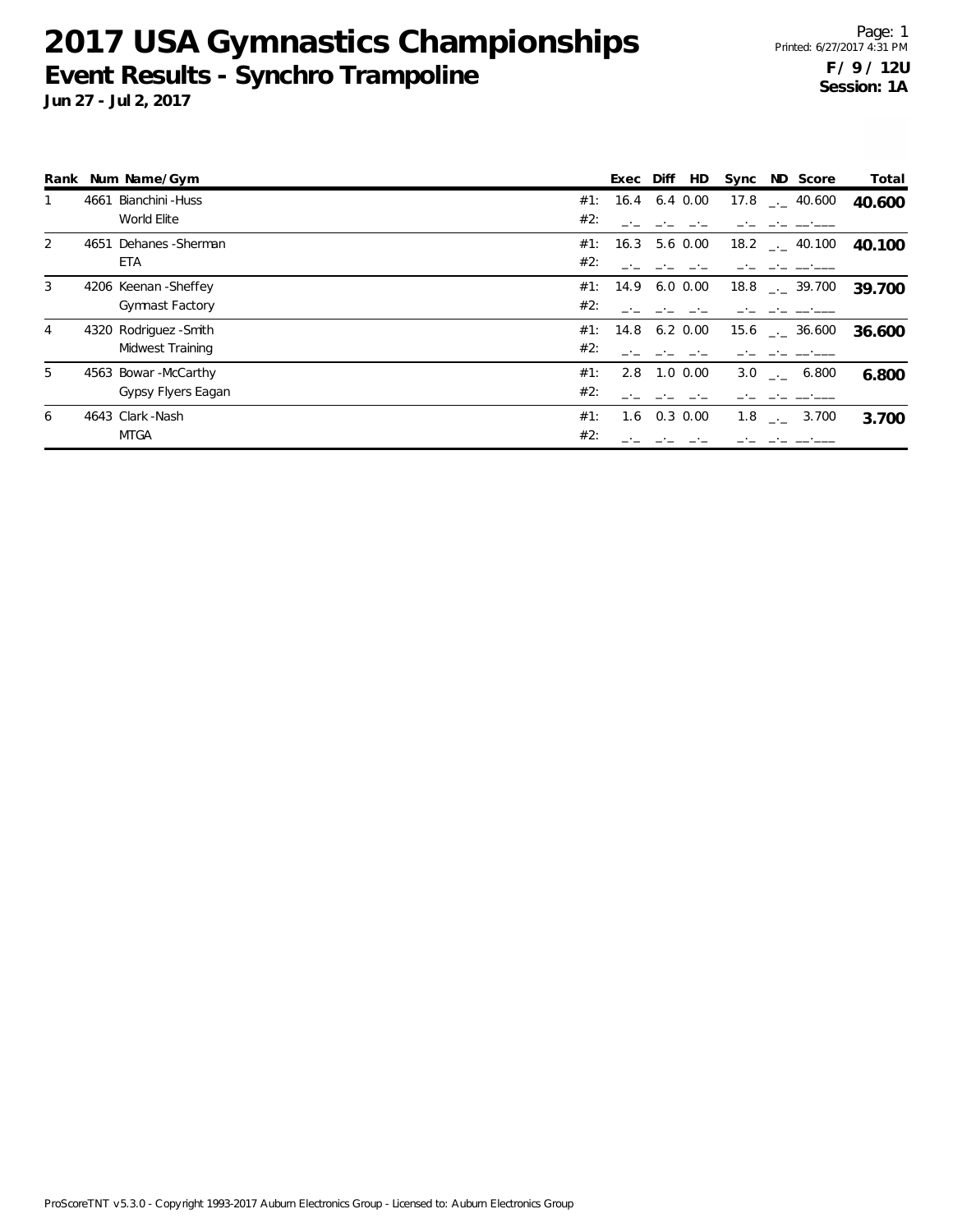| Rank Num Name/Gym     |  |  | Exec Diff HD Sync ND Score               | Total |
|-----------------------|--|--|------------------------------------------|-------|
| 4584 Johnson -Rodgers |  |  | #1: 14.9 6.4 0.00 14.8 0.0 36.100 36.100 |       |
| Midwest Training      |  |  |                                          |       |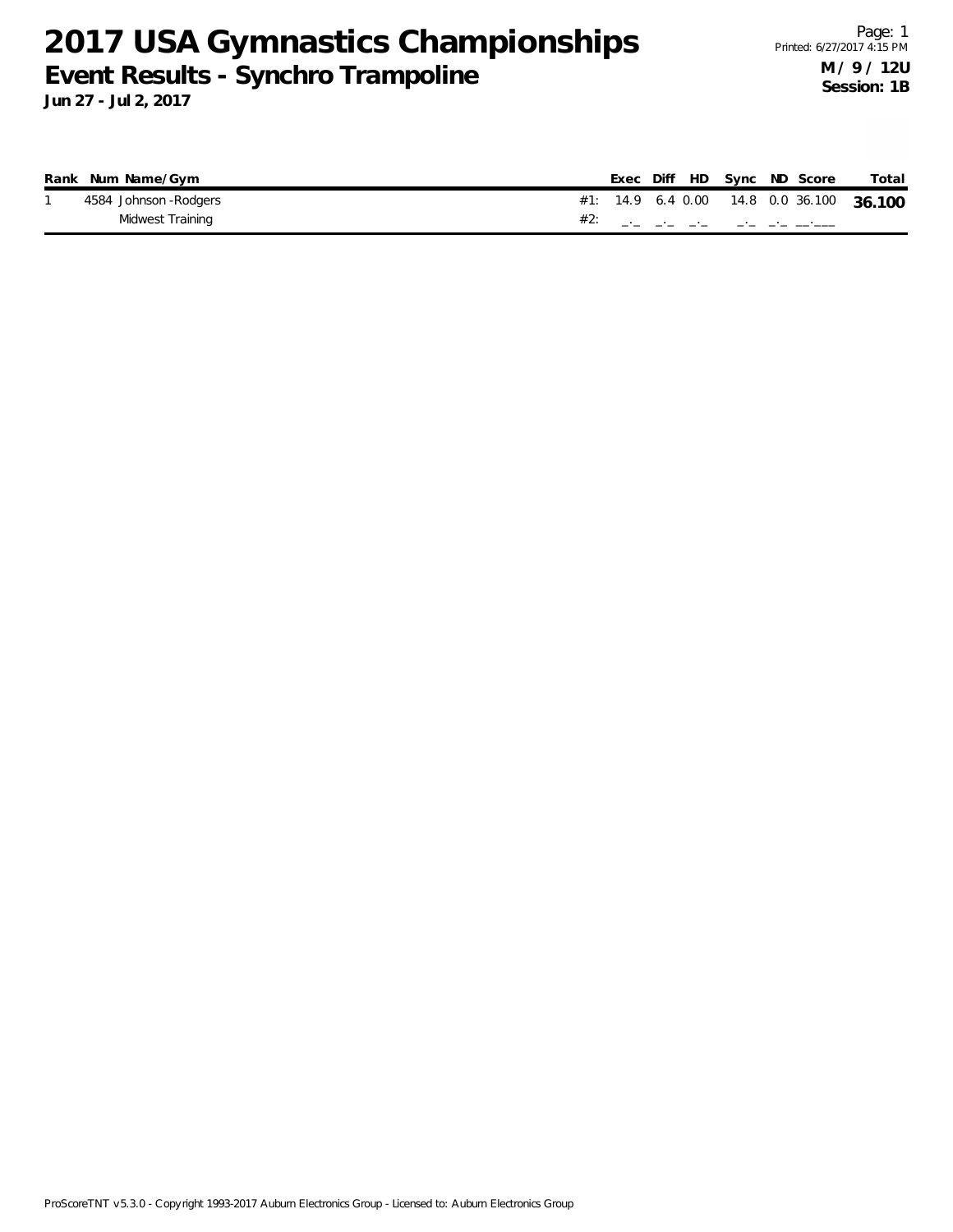| Rank |      | Num Name/Gym              |     | Exec | Diff         | HD | Sync |     | ND Score     | Total  |
|------|------|---------------------------|-----|------|--------------|----|------|-----|--------------|--------|
|      |      | 4634 Bourque -Mount       | #1: | 16.5 | 5.9 0.00     |    | 18.6 |     | 0.0 41.000   | 41.000 |
|      |      | Twist and Shout           | #2: |      |              |    |      |     |              |        |
| 2    |      | 4636 Banaszak - Moore     | #1: | 14.8 | $6.0\;0.00$  |    | 17.6 |     | $0.0$ 38.400 | 38.400 |
|      |      | Scamps Gymnastics         | #2: |      |              |    |      |     |              |        |
| 3    |      | 4637 Firestone - Crosby   | #1: | 15.1 | $6.0\;0.00$  |    | 17.0 |     | $0.0$ 38.100 | 38.100 |
|      |      | Springtime T&T            | #2: |      |              |    |      |     |              |        |
| 4    |      | 4630 Kadlec - McCoy       | #1: | 15.4 | $6.0\;0.00$  |    | 15.0 |     | $0.0$ 36.400 | 36.400 |
|      |      | <b>Premier Gymnastics</b> | #2: |      |              |    |      |     |              |        |
| 5    |      | 4662 Bowe-Kroeker         | #1: | 9.7  | $3.1 \ 0.00$ |    | 11.2 |     | 0.0 24.000   | 24.000 |
|      |      | <b>Stars Gymnastics</b>   | #2: |      |              |    |      |     |              |        |
| 6    | 4207 | Henley - Walker           | #1: | 9.4  | 4.4 0.00     |    | 6.0  |     | 0.0 19.800   | 19.800 |
|      |      | Manning Elite             | #2: |      |              |    |      |     |              |        |
| 7    |      | 4629 Kwong - Wilkinson    | #1: | 6.0  | $2.8 \t0.00$ |    | 7.2  |     | 0.0 16.000   | 16.000 |
|      |      | Premier Gymnastics        | #2: |      |              |    |      |     |              |        |
| 8    | 4594 | Dunham-Struck             | #1: | 2.7  | $1.0 \ 0.00$ |    | 1.8  | 0.0 | 5.500        | 5.500  |
|      |      | Top Star                  | #2: |      |              |    |      |     |              |        |
| 9    |      | 4669 Born - Myers         | #1: | 1.3  | $1.1 \ 0.00$ |    | 1.8  | 0.0 | 4.200        | 4.200  |
|      |      | Airborne Colorado         | #2: |      |              |    |      |     |              |        |